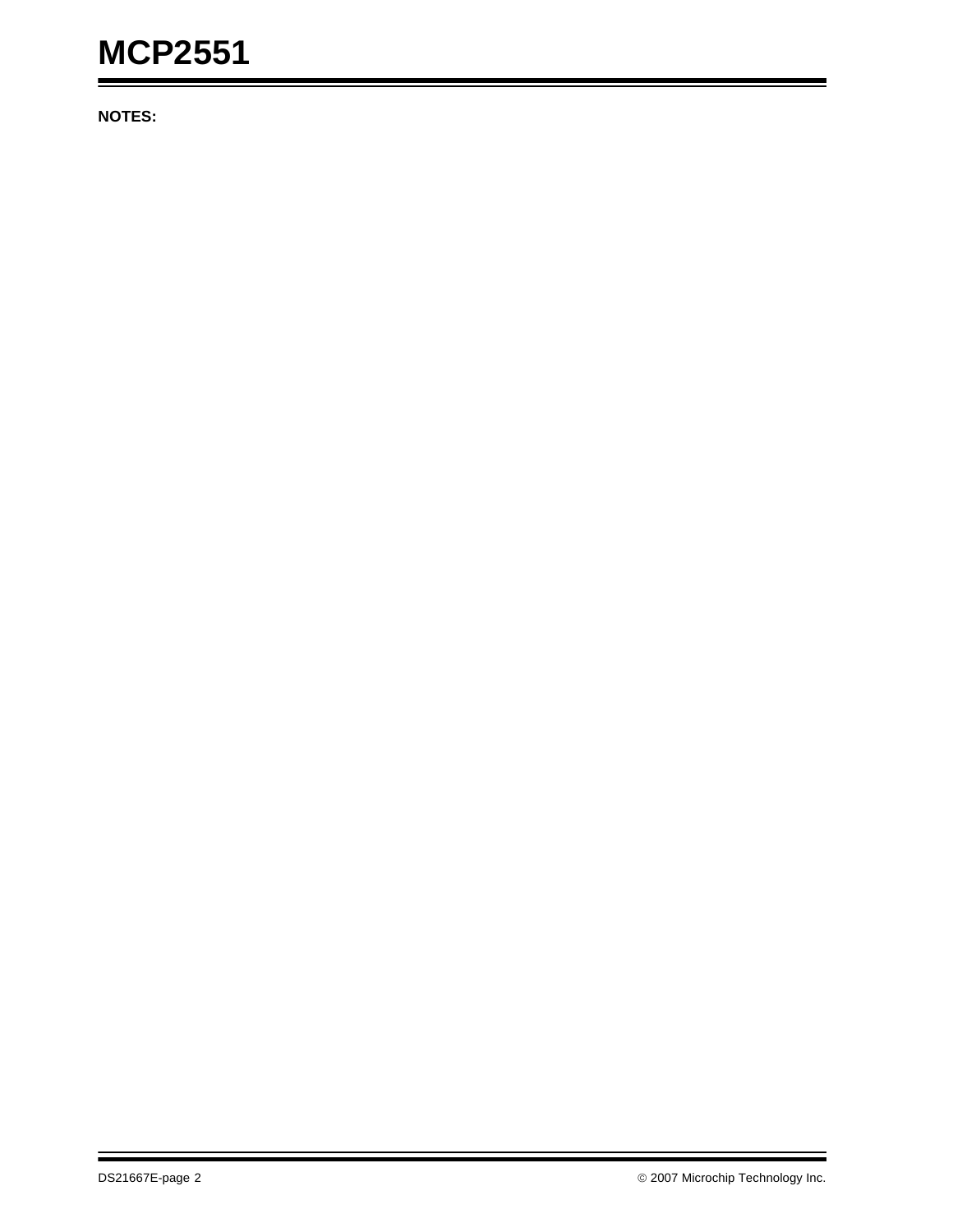## **1.0 DEVICE OVERVIEW**

The MCP2551 is a high-speed CAN, fault-tolerant device that serves as the interface between a CAN protocol controller and the physical bus. The MCP2551 provides differential transmit and receive capability for the CAN protocol controller and is fully compatible with the ISO-11898 standard, including 24V requirements. It will operate at speeds of up to 1 Mb/s.

Typically, each node in a CAN system must have a device to convert the digital signals generated by a CAN controller to signals suitable for transmission over the bus cabling (differential output). It also provides a buffer between the CAN controller and the high-voltage spikes that can be generated on the CAN bus by outside sources (EMI, ESD, electrical transients, etc.).

#### **1.1 Transmitter Function**

The CAN bus has two states: Dominant and Recessive. A dominant state occurs when the differential voltage between CANH and CANL is greater than a defined voltage (e.g.,1.2V). A recessive state occurs when the differential voltage is less than a defined voltage (typically 0V). The dominant and recessive states correspond to the low and high state of the TXD input pin, respectively. However, a dominant state initiated by another CAN node will override a recessive state on the CAN bus.

#### 1.1.1 MAXIMUM NUMBER OF NODES

The MCP2551 CAN outputs will drive a minimum load of 45Ω, allowing a maximum of 112 nodes to be connected (given a minimum differential input resistance of 20 kΩ and a nominal termination resistor value of 120Ω).

## **1.2 Receiver Function**

The RXD output pin reflects the differential bus voltage between CANH and CANL. The low and high states of the RXD output pin correspond to the dominant and recessive states of the CAN bus, respectively.

## **1.3 Internal Protection**

CANH and CANL are protected against battery shortcircuits and electrical transients that can occur on the CAN bus. This feature prevents destruction of the transmitter output stage during such a fault condition.

The device is further protected from excessive current loading by thermal shutdown circuitry that disables the output drivers when the junction temperature exceeds a nominal limit of 165°C. All other parts of the chip remain operational and the chip temperature is lowered due to the decreased power dissipation in the transmitter outputs. This protection is essential to protect against bus line short-circuit-induced damage.

## **1.4 Operating Modes**

The RS pin allows three modes of operation to be selected:

- High-Speed
- Slope-Control
- Standby

These modes are summarized in [Table 1-1](#page-3-0).

When in High-speed or Slope-control mode, the drivers for the CANH and CANL signals are internally regulated to provide controlled symmetry in order to minimize EMI emissions.

Additionally, the slope of the signal transitions on CANH and CANL can be controlled with a resistor connected from pin 8 (RS) to ground, with the slope proportional to the current output at RS, further reducing EMI emissions.

#### 1.4.1 HIGH-SPEED

High-speed mode is selected by connecting the RS pin to VSS. In this mode, the transmitter output drivers have fast output rise and fall times to support high-speed CAN bus rates.

#### 1.4.2 SLOPE-CONTROL

Slope-control mode further reduces EMI by limiting the rise and fall times of CANH and CANL. The slope, or slew rate (SR), is controlled by connecting an external resistor (REXT) between RS and VOL (usually ground). The slope is proportional to the current output at the RS pin. Since the current is primarily determined by the slope-control resistance value REXT, a certain slew rate is achieved by applying a respective resistance. [Figure 1-1](#page-3-1) illustrates typical slew rate values as a function of the slope-control resistance value.

## 1.4.3 STANDBY MODE

The device may be placed in standby or "SLEEP" mode by applying a high-level to RS. In SLEEP mode, the transmitter is switched off and the receiver operates at a lower current. The receive pin on the controller side (RXD) is still functional but will operate at a slower rate. The attached microcontroller can monitor RXD for CAN bus activity and place the transceiver into normal operation via the RS pin (at higher bus rates, the first CAN message may be lost).

<sup>©</sup> 2007 Microchip Technology Inc. DS21667E-page 3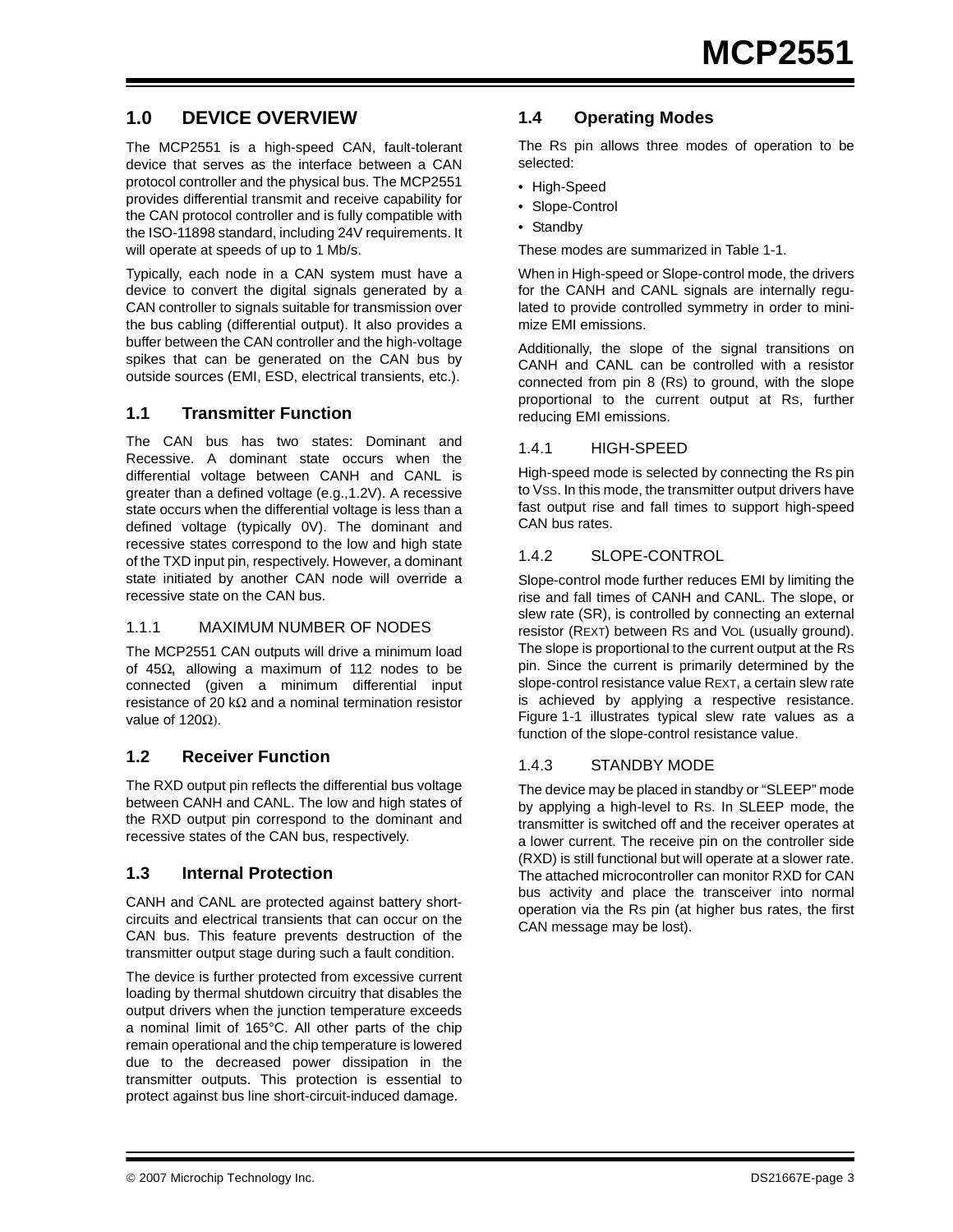#### <span id="page-3-0"></span>**TABLE 1-1: MODES OF OPERATION**

| Mode          | <b>Current at R<sub>s</sub> Pin</b> | <b>Resulting Voltage at Rs Pin</b> |
|---------------|-------------------------------------|------------------------------------|
| Standby       | $-IRS < 10 \mu A$                   | VRS > 0.75 VDD                     |
| Slope-control | 10 $\mu$ A < -IRS < 200 $\mu$ A     | $0.4$ VDD < VRS < $0.6$ VDD        |
| High-speed    | $-IRS < 610 \mu A$                  | 0 < VRS < 0.3VDD                   |

#### **TABLE 1-2: TRANSCEIVER TRUTH TABLE**

| <b>VDD</b>                 | <b>VRS</b>           | TXD         | <b>CANH</b> | <b>CANL</b> | Bus State <sup>(1)</sup> | $RxD^{(1)}$ |
|----------------------------|----------------------|-------------|-------------|-------------|--------------------------|-------------|
| $4.5V \leq VDD \leq 5.5V$  | VRS < 0.75 VDD       |             | <b>HIGH</b> | <b>LOW</b>  | Dominant                 |             |
|                            |                      | or floating | Not Driven  | Not Driven  | Recessive                |             |
|                            | $V$ RS > 0.75 $V$ DD | X           | Not Driven  | Not Driven  | Recessive                |             |
| $V$ POR < $V$ DD < 4.5 $V$ | $VRS < 0.75$ $VDD$   |             | <b>HIGH</b> | <b>LOW</b>  | Dominant                 | 0           |
| (See Note 3)               |                      | or floating | Not Driven  | Not Driven  | Recessive                |             |
|                            | VRS > 0.75 VDD       | x           | Not Driven  | Not Driven  | Recessive                |             |
| $0 <$ VDD $<$ VPOR         |                      | X           | Not Driven/ | Not Driven/ | High Impedance           | X           |
|                            |                      |             | No Load     | No Load     |                          |             |

<span id="page-3-2"></span>Note 1: If another bus node is transmitting a dominant bit on the CAN bus, then RXD is a logic '0'.

**2:** X = "don't care".

<span id="page-3-4"></span>**3:** Device drivers will function, although outputs are not ensured to meet the ISO-11898 specification.

#### <span id="page-3-3"></span><span id="page-3-1"></span>**FIGURE 1-1: SLEW RATE VS. SLOPE-CONTROL RESISTANCE VALUE**

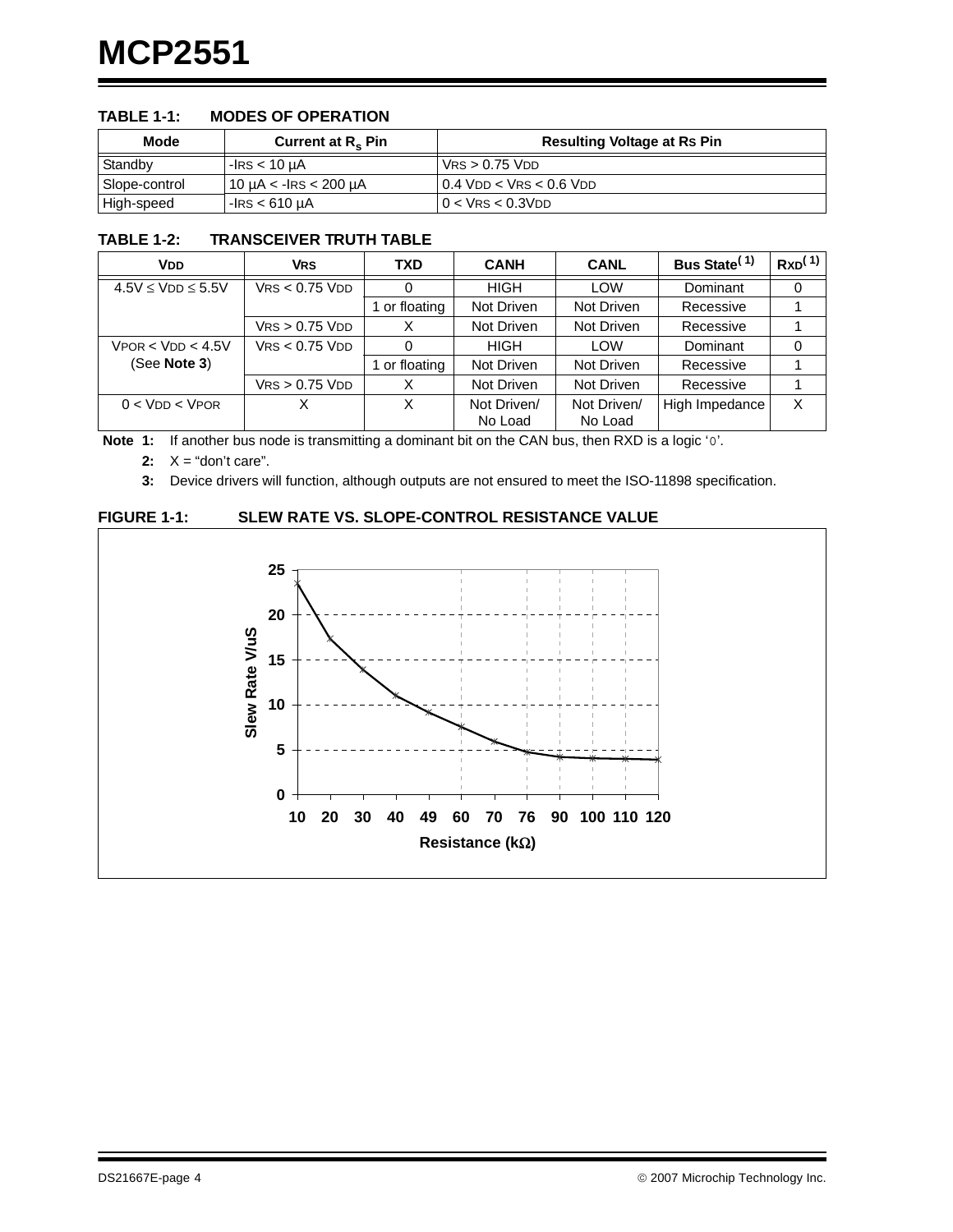## **1.5 TXD Permanent Dominant Detection**

If the MCP2551 detects an extended low state on the TXD input, it will disable the CANH and CANL output drivers in order to prevent the corruption of data on the CAN bus. The drivers are disabled if TXD is low for more than 1.25 ms (minimum). This implies a maximum bit time of 62.5 us (16 kb/s bus rate), allowing up to 20 consecutive transmitted dominant bits during a multiple bit error and error frame scenario. The drivers remain disabled as long as TXD remains low. A rising edge on TXD will reset the timer logic and enable the CANH and CANL output drivers.

## **1.6 Power-on Reset**

When the device is powered on, CANH and CANL remain in a high-impedance state until VDD reaches the voltage-level VPORH. In addition, CANH and CANL will remain in a high-impedance state if TXD is low when VDD reaches VPORH. CANH and CANL will become active only after TXD is asserted high. Once powered on, CANH and CANL will enter a high-impedance state if the voltage level at VDD falls below VPORL, providing voltage brown-out protection during normal operation.

## **1.7 Pin Descriptions**

The 8-pin pinout is listed in [Table 1-3](#page-4-0).

| <b>Pin</b><br><b>Number</b> | <b>Pin</b><br><b>Name</b> | <b>Pin Function</b>        |
|-----------------------------|---------------------------|----------------------------|
|                             | <b>TXD</b>                | Transmit Data Input        |
| 2                           | <b>Vss</b>                | Ground                     |
| 3                           | V <sub>DD</sub>           | <b>Supply Voltage</b>      |
| 4                           | RXD                       | Receive Data Output        |
| 5                           | <b>VREF</b>               | Reference Output Voltage   |
| 6                           | CANL                      | CAN Low-Level Voltage I/O  |
| 7                           | <b>CANH</b>               | CAN High-Level Voltage I/O |
| 8                           | Rs                        | Slope-Control Input        |

#### <span id="page-4-0"></span>**TABLE 1-3: MCP2551 PINOUT**

## 1.7.1 TRANSMITTER DATA INPUT (TXD)

TXD is a TTL-compatible input pin. The data on this pin is driven out on the CANH and CANL differential output pins. It is usually connected to the transmitter data output of the CAN controller device. When TXD is low, CANH and CANL are in the dominant state. When TXD is high, CANH and CANL are in the recessive state, provided that another CAN node is not driving the CAN bus with a dominant state. TXD has an internal pull-up resistor (nominal 25 k $\Omega$  to VDD).

1.7.2 GROUND SUPPLY (VSS)

Ground supply pin.

1.7.3 SUPPLY VOLTAGE (VDD)

Positive supply voltage pin.

## 1.7.4 RECEIVER DATA OUTPUT (RXD)

RXD is a CMOS-compatible output that drives high or low depending on the differential signals on the CANH and CANL pins and is usually connected to the receiver data input of the CAN controller device. RXD is high when the CAN bus is recessive and low in the dominant state.

## 1.7.5 REFERENCE VOLTAGE (VREF)

Reference Voltage Output (Defined as VDD/2).

## 1.7.6 CAN LOW (CANL)

The CANL output drives the low side of the CAN differential bus. This pin is also tied internally to the receive input comparator.

## 1.7.7 CAN HIGH (CANH)

The CANH output drives the high-side of the CAN differential bus. This pin is also tied internally to the receive input comparator.

## <span id="page-4-1"></span>1.7.8 SLOPE RESISTOR INPUT (RS)

The RS pin is used to select High-speed, Slope-control or Standby modes via an external biasing resistor.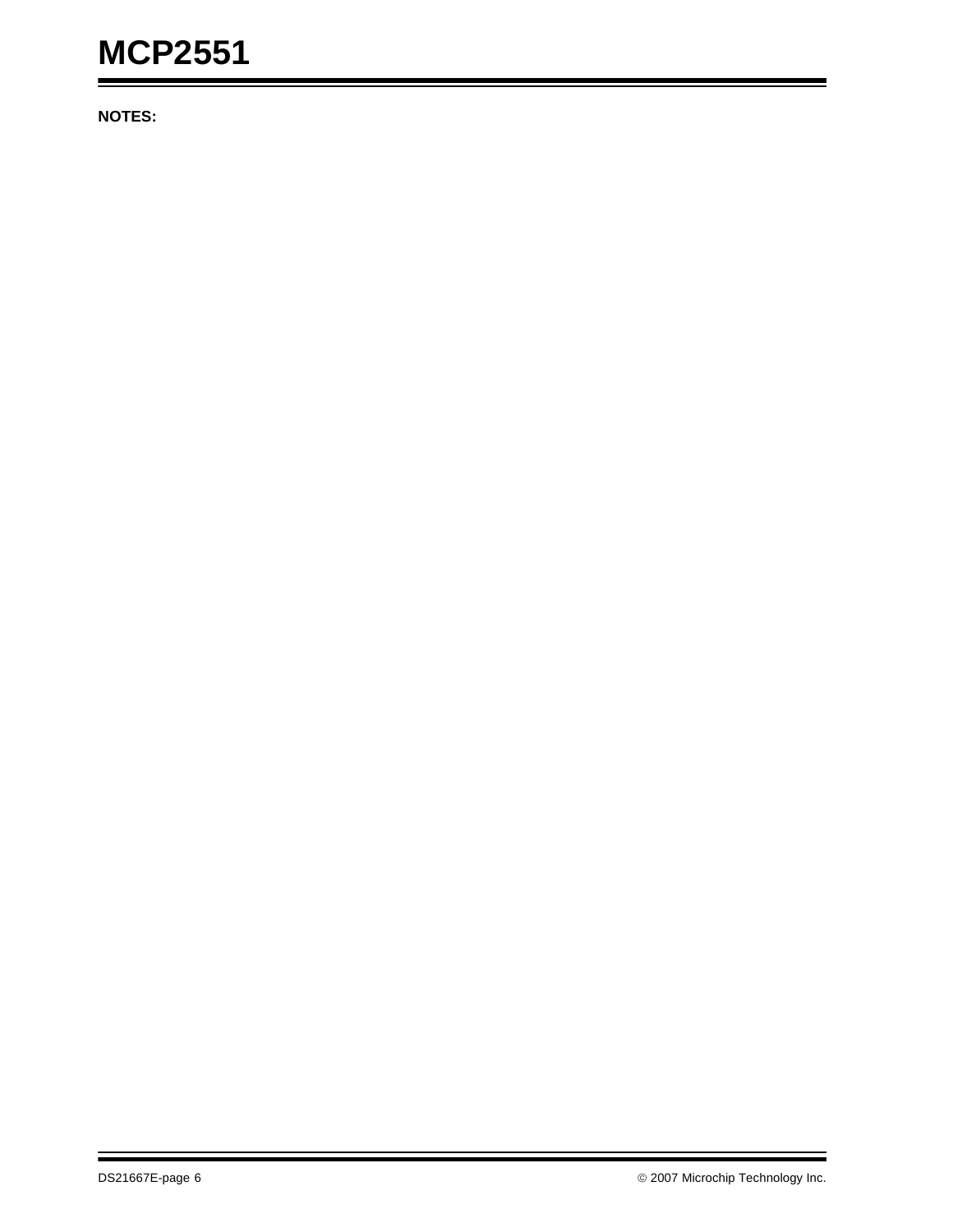## **2.0 ELECTRICAL CHARACTERISTICS**

## **2.1 Terms and Definitions**

A number of terms are defined in ISO-11898 that are used to describe the electrical characteristics of a CAN transceiver device. These terms and definitions are summarized in this section.

#### 2.1.1 BUS VOLTAGE

VCANL and VCANH denote the voltages of the bus line wires CANL and CANH relative to ground of each individual CAN node.

#### 2.1.2 COMMON MODE BUS VOLTAGE RANGE

Boundary voltage levels of VCANL and VCANH with respect to ground, for which proper operation will occur, if up to the maximum number of CAN nodes are connected to the bus.

2.1.3 DIFFERENTIAL INTERNAL CAPACITANCE, CDIFF (OF A CAN NODE)

Capacitance seen between CANL and CANH during the recessive state when the CAN node is disconnected from the bus (see [Figure 2-1\)](#page-6-0).

#### 2.1.4 DIFFERENTIAL INTERNAL RESISTANCE, RDIFF (OF A CAN NODE)

Resistance seen between CANL and CANH during the recessive state when the CAN node is disconnected from the bus (see [Figure 2-1](#page-6-0)).

#### 2.1.5 DIFFERENTIAL VOLTAGE, VDIFF (OF CAN BUS)

Differential voltage of the two-wire CAN bus, value VDIFF = VCANH - VCANL.

#### 2.1.6 INTERNAL CAPACITANCE, CIN (OF A CAN NODE)

Capacitance seen between CANL (or CANH) and ground during the recessive state when the CAN node is disconnected from the bus (see [Figure 2-1\)](#page-6-0).

#### 2.1.7 INTERNAL RESISTANCE, RIN (OF A CAN NODE)

Resistance seen between CANL (or CANH) and ground during the recessive state when the CAN node is disconnected from the bus (see [Figure 2-1\)](#page-6-0).

#### <span id="page-6-0"></span>**FIGURE 2-1: PHYSICAL LAYER DEFINITIONS**

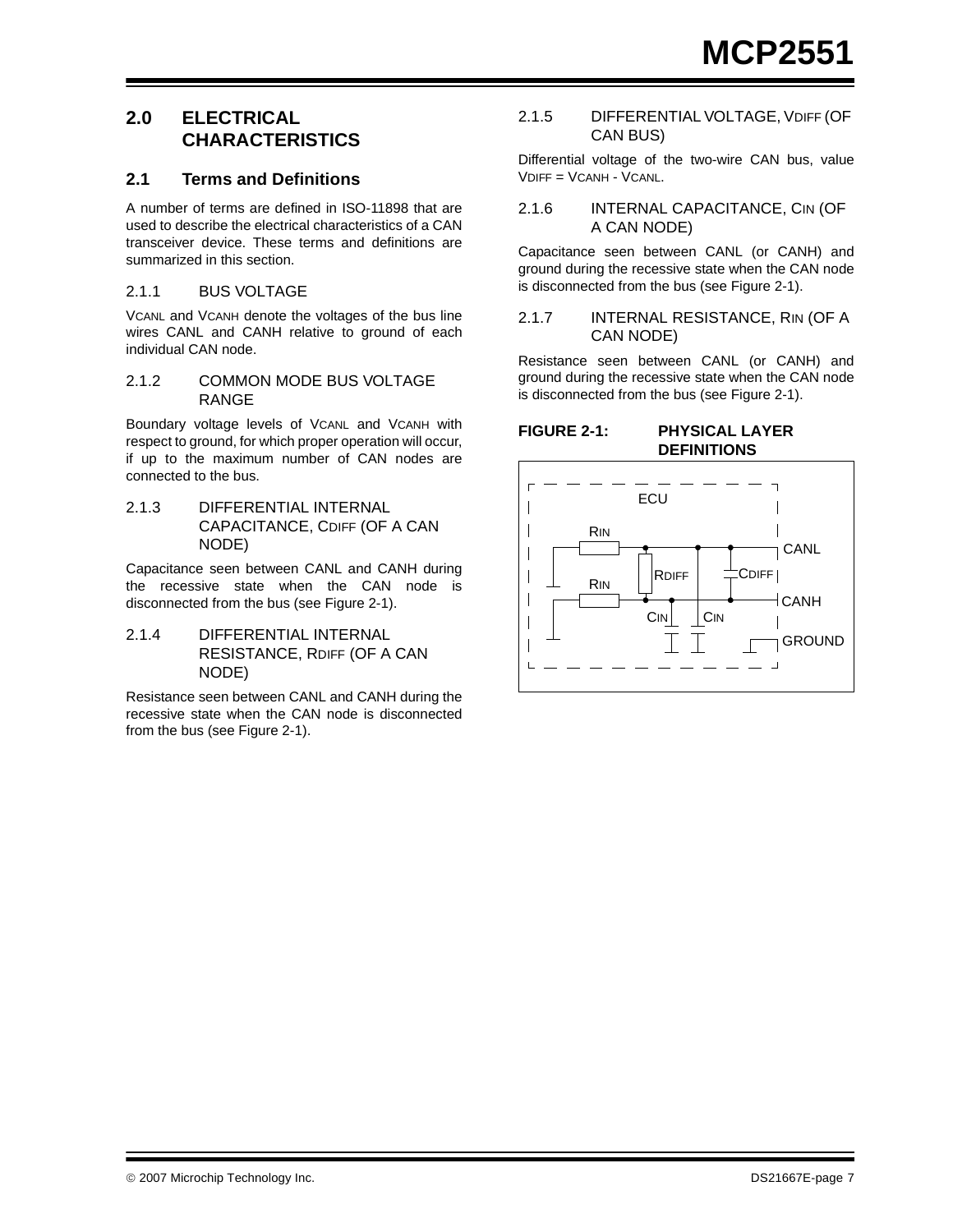## **Absolute Maximum Ratings†**

| <b>Note 1:</b> Short-circuit applied when TXD is high and low. |  |
|----------------------------------------------------------------|--|

- <span id="page-7-1"></span><span id="page-7-0"></span>**2:** In accordance with ISO-7637.
- <span id="page-7-2"></span>**3:** In accordance with IEC 60747-1.
- **4:** Classification A: Human Body Model.

<span id="page-7-3"></span>**† NOTICE:** Stresses above those listed under "Maximum ratings" may cause permanent damage to the device. This is a stress rating only and functional operation of the device at those or any other conditions above those indicated in the operational listings of this specification is not implied. Exposure to maximum rating conditions for extended periods may affect device reliability.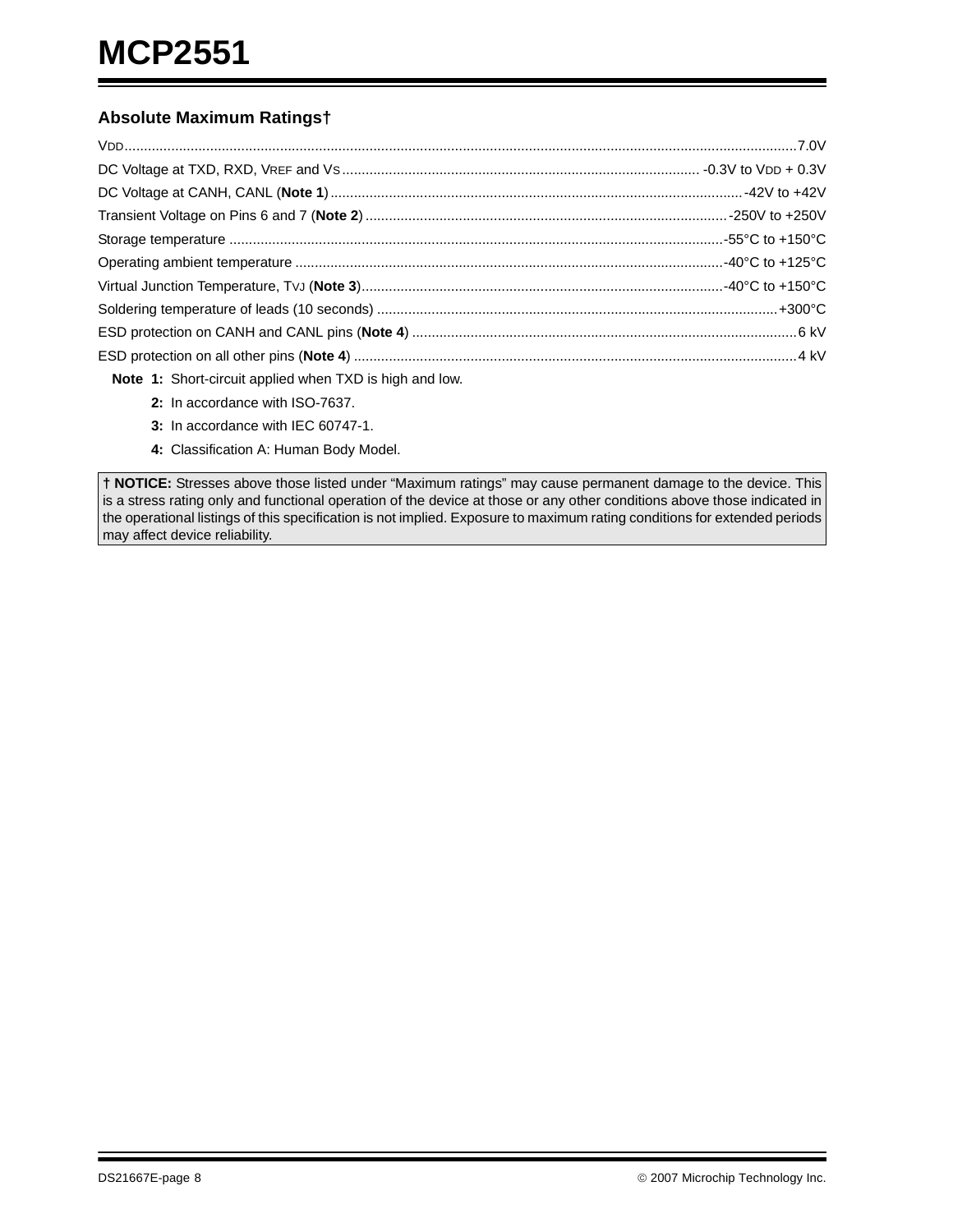## **2.2 DC Characteristics**

| <b>DC Specifications</b> |                                          |                                                                            | <b>Electrical Characteristics:</b><br>Industrial (I): TAMB = -40 $^{\circ}$ C to +85 $^{\circ}$ C<br>$VDD = 4.5V$ to 5.5V<br>Extended (E): TAMB = -40°C to +125°C VDD = 4.5V to 5.5V |                     |                   |                                                                      |  |  |  |  |
|--------------------------|------------------------------------------|----------------------------------------------------------------------------|--------------------------------------------------------------------------------------------------------------------------------------------------------------------------------------|---------------------|-------------------|----------------------------------------------------------------------|--|--|--|--|
| Param<br>No.             | Sym                                      | <b>Characteristic</b>                                                      | Min<br>Max<br>Units                                                                                                                                                                  |                     | <b>Conditions</b> |                                                                      |  |  |  |  |
| <b>Supply</b>            |                                          |                                                                            |                                                                                                                                                                                      |                     |                   |                                                                      |  |  |  |  |
| D1                       | IDD                                      | <b>Supply Current</b>                                                      |                                                                                                                                                                                      | 75                  | mA                | Dominant; VTXD = 0.8V; VDD                                           |  |  |  |  |
| D <sub>2</sub>           |                                          |                                                                            |                                                                                                                                                                                      | 10                  | mA                | Recessive; $VTXD = +2V$ ;<br>$Rs = 47 k\Omega$                       |  |  |  |  |
| D <sub>3</sub>           |                                          |                                                                            |                                                                                                                                                                                      | 365                 | μA                | $-40^{\circ}C \leq T_{AMB} \leq +85^{\circ}C,$<br>Standby; (Note 2)  |  |  |  |  |
|                          |                                          |                                                                            |                                                                                                                                                                                      | 465                 | μA                | $-40^{\circ}C \leq T_{AMB} \leq +125^{\circ}C,$<br>Standby; (Note 2) |  |  |  |  |
| D <sub>4</sub>           | <b>VPORH</b>                             | High-level of the power-on reset<br>comparator                             | 3.8                                                                                                                                                                                  | 4.3                 | $\vee$            | CANH, CANL outputs are<br>active when VDD > VPORH                    |  |  |  |  |
| D <sub>5</sub>           | <b>VPORL</b>                             | Low-level of the power-on reset<br>comparator                              | 3.4                                                                                                                                                                                  | 4.0                 | V                 | CANH, CANL outputs are not<br>active when VDD < VPORL                |  |  |  |  |
| D <sub>6</sub>           | <b>VPORD</b>                             | Hysteresis of power-on reset<br>comparator                                 | 0.3                                                                                                                                                                                  | 0.8                 | V                 | Note 1                                                               |  |  |  |  |
|                          | <b>Bus Line (CANH; CANL) Transmitter</b> |                                                                            |                                                                                                                                                                                      |                     |                   |                                                                      |  |  |  |  |
| D7                       | $VCANH_{(r)}:VCANL_{(r)}$                | CANH, CANL Recessive bus<br>voltage                                        | 2.0                                                                                                                                                                                  | 3.0                 | V                 | $VTXD = VDD$ : no load.                                              |  |  |  |  |
| D <sub>8</sub>           | IO(CANH)(reces)<br>IO(CANL)(reces)       | Recessive output current                                                   | $-2$                                                                                                                                                                                 | +2                  | mA                | $-2V < V(CAHL,CANH) < +7V$ ,<br>$0V$ <vdd 5.5v<="" <="" td=""></vdd> |  |  |  |  |
| D9                       |                                          |                                                                            | -10                                                                                                                                                                                  | $+10$               | mA                | $-5V < V(CANL,CANH) < +40V$<br>0V < VDD < 5.5V                       |  |  |  |  |
| D <sub>10</sub>          | VO(CANH)                                 | CANH dominant output voltage                                               | 2.75                                                                                                                                                                                 | 4.5                 | V                 | $V$ TXD = 0.8V                                                       |  |  |  |  |
| D <sub>11</sub>          | VO(CANL)                                 | CANL dominant output voltage                                               | 0.5                                                                                                                                                                                  | 2.25                | V                 | $V$ txd = 0.8 $V$                                                    |  |  |  |  |
| D <sub>12</sub>          | $V$ DIFF $(r)(o)$                        | Recessive differential output<br>voltage                                   | -500                                                                                                                                                                                 | $+50$               | mV                | $VTXD = 2V$ ; no load                                                |  |  |  |  |
| D <sub>13</sub>          | $V$ DIFF $(d)(o)$                        | Dominant differential output<br>voltage                                    | 1.5                                                                                                                                                                                  | 3.0                 | V                 | $VTXD = 0.8V$ ; $VDD = 5V$<br>$40\Omega < R L < 60\Omega$ (Note 2)   |  |  |  |  |
| D <sub>14</sub>          | IO(SC)(CANH)                             | CANH short-circuit output current                                          |                                                                                                                                                                                      | $-200$              | mA                | $VCANH = -5V$                                                        |  |  |  |  |
| D <sub>15</sub>          |                                          |                                                                            |                                                                                                                                                                                      | $-100$<br>(typical) | mA                | VCANH = -40V, +40V. <b>(Note 1)</b>                                  |  |  |  |  |
| D <sub>16</sub>          | IO(SC)(CANL)                             | CANL short-circuit output current                                          |                                                                                                                                                                                      | 200                 | mA                | VCANL = $-40V$ , $+40V$ . (Note 1)                                   |  |  |  |  |
|                          |                                          | Bus Line (CANH; CANL) Receiver: [TXD = 2V; pins 6 and 7 externally driven] |                                                                                                                                                                                      |                     |                   |                                                                      |  |  |  |  |
| D <sub>17</sub>          | VDIFF(r)(i)                              | Recessive differential input<br>voltage                                    | $-1.0$                                                                                                                                                                               | $+0.5$              | V                 | $-2V < V(CANL, CANH) < +7V$<br>(Note 3)                              |  |  |  |  |
|                          |                                          |                                                                            | $-1.0$                                                                                                                                                                               | $+0.4$              | V                 | $-12V < V(CANL, CANH) < +12V$<br>(Note 3)                            |  |  |  |  |
| D <sub>18</sub>          | VDIFF(d)(i)                              | Dominant differential input<br>voltage                                     | 0.9                                                                                                                                                                                  | 5.0                 | V                 | $-2V < V(CANL, CANH) < +7V$<br>(Note 3)                              |  |  |  |  |
|                          |                                          |                                                                            | 1.0                                                                                                                                                                                  | 5.0                 | $\vee$            | $-12V < V(CANL, CANH) < +12V$<br>(Note 3)                            |  |  |  |  |
| D <sub>19</sub>          | VDIFF(h)(i)                              | Differential input hysteresis                                              | 100                                                                                                                                                                                  | 200                 | mV                | see Figure 2-3. (Note 1)                                             |  |  |  |  |
| D <sub>20</sub>          | <b>RIN</b>                               | CANH, CANL common-mode<br>input resistance                                 | 5                                                                                                                                                                                    | 50                  | $k\Omega$         |                                                                      |  |  |  |  |
| D <sub>21</sub>          | RIN(d)                                   | Deviation between CANH and<br>CANL common-mode input resis-<br>tance       | $-3$                                                                                                                                                                                 | +3                  | %                 | $VCANH = VCANL$                                                      |  |  |  |  |

<span id="page-8-2"></span><span id="page-8-1"></span><span id="page-8-0"></span>**Note 1:** This parameter is periodically sampled and not 100% tested.

**2:** ITXD = IRXD = IVREF = 0 mA; 0V < VCANL < VDD; 0V < VCANH < VDD; VRS = VDD.

**3:** This is valid for the receiver in all modes; High-speed, Slope-control and Standby.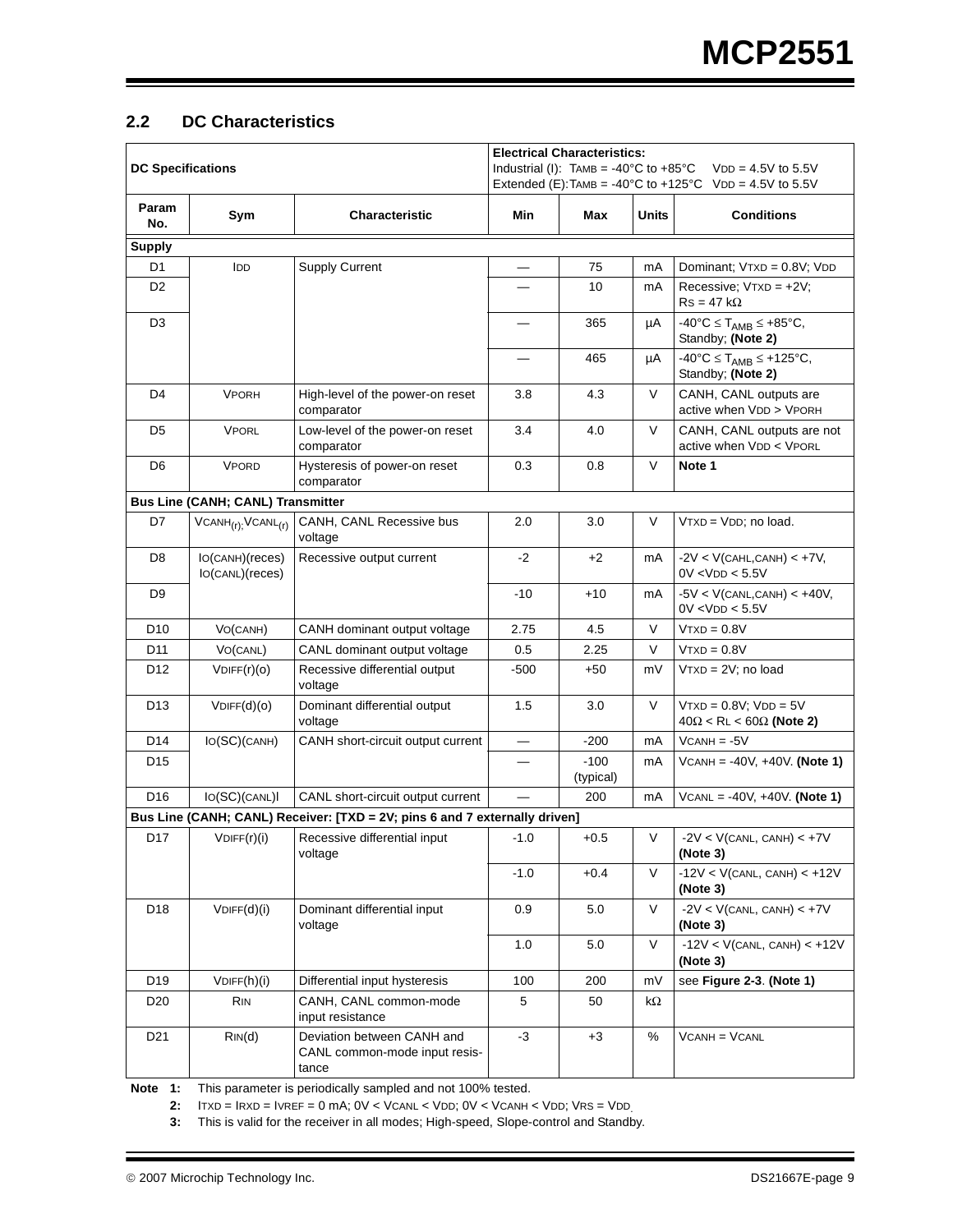## **2.2 DC Characteristics (Continued)**

| <b>DC Specifications (Continued)</b> |                                        |                                                                            | <b>Electrical Characteristics:</b><br>Industrial (I): $TAMB = -40^{\circ}C$ to $+85^{\circ}C$<br>$VDD = 4.5V$ to 5.5V<br>Extended (E): TAMB = -40°C to +125°C VDD = 4.5V to 5.5V |                          |              |                                           |  |
|--------------------------------------|----------------------------------------|----------------------------------------------------------------------------|----------------------------------------------------------------------------------------------------------------------------------------------------------------------------------|--------------------------|--------------|-------------------------------------------|--|
| Param<br>No.                         | Sym                                    | Characteristic                                                             | Min                                                                                                                                                                              | Max                      | <b>Units</b> | <b>Conditions</b>                         |  |
|                                      |                                        | Bus Line (CANH; CANL) Receiver: [TXD = 2V; pins 6 and 7 externally driven] |                                                                                                                                                                                  |                          |              |                                           |  |
| D <sub>22</sub>                      | <b>RDIFF</b>                           | Differential input resistance                                              | 20                                                                                                                                                                               | 100                      | $k\Omega$    |                                           |  |
| D <sub>24</sub>                      | ĪЦ                                     | CANH, CANL input leakage<br>current                                        |                                                                                                                                                                                  | 150                      | μA           | $VDD < VPOP$ :<br>$VCANH = VCANL = +5V$   |  |
|                                      | <b>Transmitter Data Input (TXD)</b>    |                                                                            |                                                                                                                                                                                  |                          |              |                                           |  |
| D <sub>25</sub>                      | <b>VIH</b>                             | High-level input voltage                                                   | 2.0                                                                                                                                                                              | V <sub>DD</sub>          | V            | Output recessive                          |  |
| D <sub>26</sub>                      | VIL                                    | Low-level input voltage                                                    | <b>Vss</b>                                                                                                                                                                       | $+0.8$                   | V            | Output dominant                           |  |
| D <sub>27</sub>                      | <b>IIH</b>                             | High-level input current                                                   | $-1$                                                                                                                                                                             | $+1$                     | μA           | $VTXD = VDD$                              |  |
| D <sub>28</sub>                      | <b>IIL</b>                             | Low-level input current                                                    | $-100$                                                                                                                                                                           | $-400$                   | μA           | $VTXD = 0V$                               |  |
|                                      | <b>Receiver Data Output (RXD)</b>      |                                                                            |                                                                                                                                                                                  |                          |              |                                           |  |
| D31                                  | <b>VOH</b>                             | High-level output voltage                                                  | $0.7$ V <sub>D</sub> $D$                                                                                                                                                         | $\equiv$                 | $\vee$       | $IOH = 8 mA$                              |  |
| D32                                  | <b>VOL</b>                             | Low-level output voltage                                                   |                                                                                                                                                                                  | 0.8                      | V            | $IOL = 8 mA$                              |  |
|                                      | <b>Voltage Reference Output (VREF)</b> |                                                                            |                                                                                                                                                                                  |                          |              |                                           |  |
| D33                                  | <b>VREF</b>                            | Reference output voltage                                                   | 0.45 VDD                                                                                                                                                                         | 0.55 VDD                 | V            | $-50$ µA < IVREF < 50 µA                  |  |
|                                      | Standby/Slope-Control (Rs pin)         |                                                                            |                                                                                                                                                                                  |                          |              |                                           |  |
| D34                                  | <b>VSTB</b>                            | Input voltage for standby mode                                             | 0.75 VDD                                                                                                                                                                         |                          | $\vee$       |                                           |  |
| D35                                  | <b>ISLOPE</b>                          | Slope-control mode current                                                 | $-10$                                                                                                                                                                            | $-200$                   | μA           |                                           |  |
| D <sub>36</sub>                      | <b>VSLOPE</b>                          | Slope-control mode voltage                                                 | $0.4$ V <sub>D</sub> $D$                                                                                                                                                         | $0.6$ V <sub>D</sub> $D$ | V            |                                           |  |
| <b>Thermal Shutdown</b>              |                                        |                                                                            |                                                                                                                                                                                  |                          |              |                                           |  |
| D37                                  | $TJ_{(sd)}$                            | Shutdown junction temperature                                              | 155                                                                                                                                                                              | 180                      | $^{\circ}$ C | Note 1                                    |  |
| D38                                  | $TJ_{(h)}$                             | Shutdown temperature hysteresis                                            | 20                                                                                                                                                                               | 30                       | $^{\circ}$ C | $-12V < V(CANL, CANH) < +12V$<br>(Note 3) |  |

**Note 1:** This parameter is periodically sampled and not 100% tested.

**2:** ITXD = IRXD = IVREF = 0 mA; 0V < VCANL < VDD; 0V < VCANH < VDD; VRS = VDD; 3: This is valid for the receiver in all modes; High-speed, Slope-control and Standb

**3:** This is valid for the receiver in all modes; High-speed, Slope-control and Standby.

## **FIGURE 2-1: TEST CIRCUIT FOR ELECTRICAL CHARACTERISTICS**

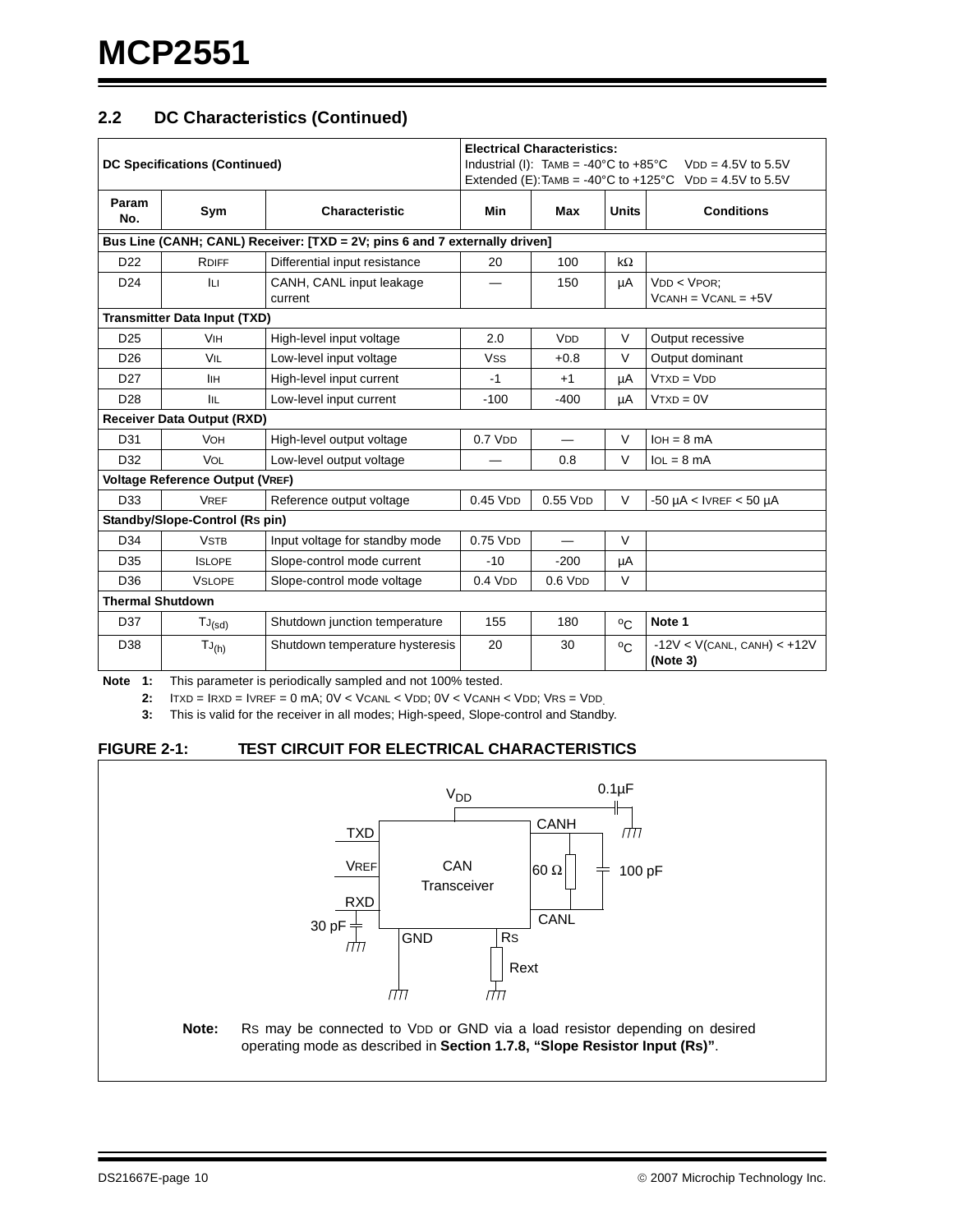#### **FIGURE 2-2: TEST CIRCUIT FOR AUTOMOTIVE TRANSIENTS**



#### <span id="page-10-0"></span>**FIGURE 2-3: HYSTERESIS OF THE RECEIVER**

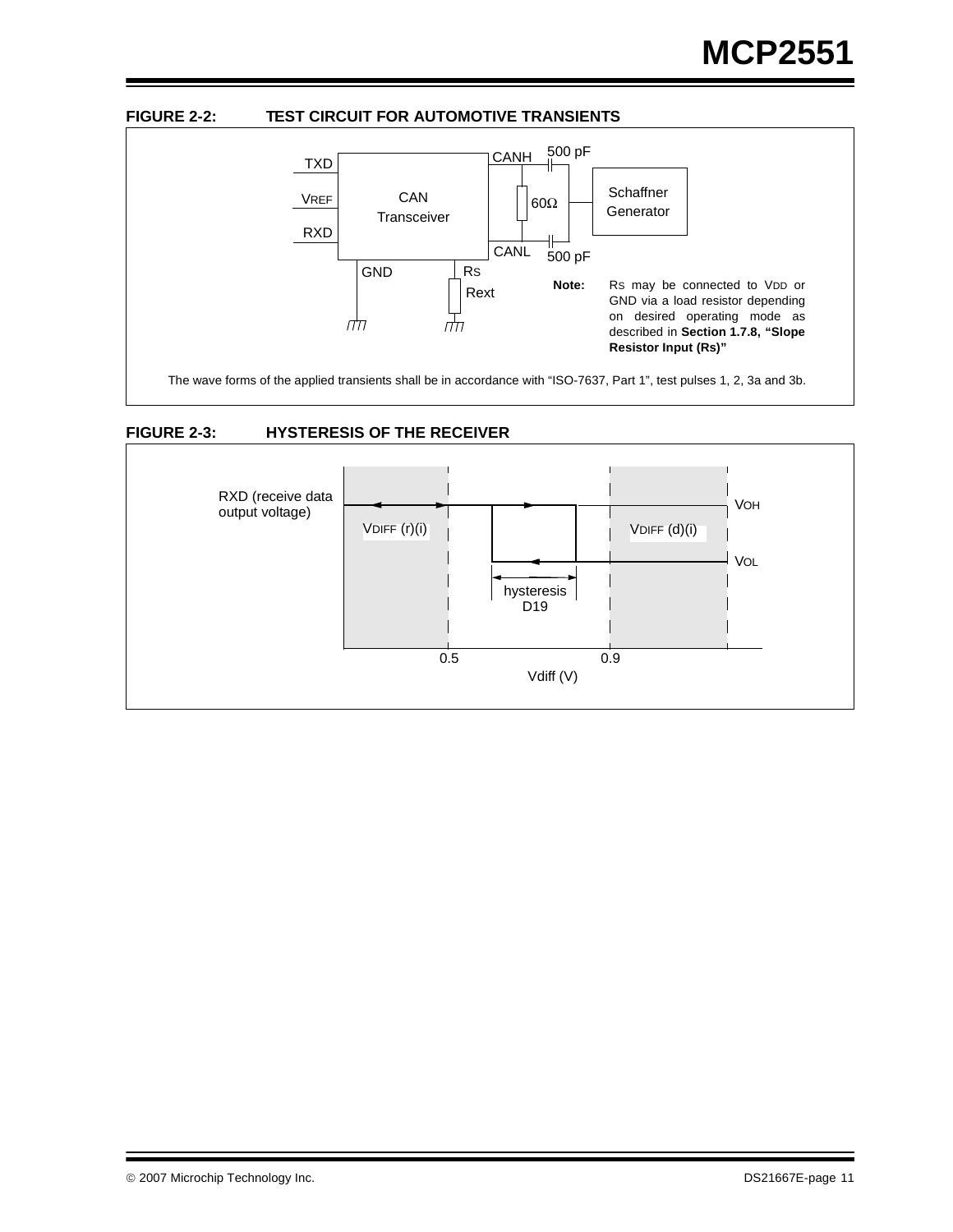## **2.3 AC Characteristics**

| <b>AC Specifications</b> |                        |                                                           | <b>Electrical Characteristics:</b><br>TAMB = $-40^{\circ}$ C to $+85^{\circ}$ C VDD = 4.5V to 5.5V<br>Industrial (I):<br>Extended (E): TAMB = -40°C to +125°C VDD = 4.5V to 5.5V |                 |              |                                                                      |
|--------------------------|------------------------|-----------------------------------------------------------|----------------------------------------------------------------------------------------------------------------------------------------------------------------------------------|-----------------|--------------|----------------------------------------------------------------------|
| Param<br>No.             | Sym                    | <b>Characteristic</b>                                     | <b>Min</b>                                                                                                                                                                       | <b>Max</b>      | <b>Units</b> | <b>Conditions</b>                                                    |
| $\mathbf{1}$             | tbit                   | <b>Bit time</b>                                           | 1                                                                                                                                                                                | 62.5            | μs           | $VRS = 0V$                                                           |
| $\overline{2}$           | fbit                   | Bit frequency                                             | 16                                                                                                                                                                               | 1000            | kHz          | $VRS = 0V$                                                           |
| 3                        | TtxL2bus(d)            | Delay TXD to bus active                                   |                                                                                                                                                                                  | 70              | ns           | $-40^{\circ}C \leq$ TAMB $\leq$ +125°C,<br>$VRS = 0V$                |
| 4                        | TtxH2bus(r)            | Delay TXD to bus inactive                                 |                                                                                                                                                                                  | 125             | ns           | $-40^{\circ}C \leq$ TAMB $\leq +85^{\circ}C$ ,<br>$VRS = 0V$         |
|                          |                        |                                                           |                                                                                                                                                                                  | 170             | ns           | $-40^{\circ}C \leq$ TAMB $\leq$ +125°C,<br>$VRS = 0V$                |
| 5                        | TtxL2rx(d)             | Delay TXD to receive active                               |                                                                                                                                                                                  | 130             | ns           | $-40^{\circ}$ C $\leq$ TAMB $\leq$ +125°C,<br>$VRS = 0V$             |
|                          |                        |                                                           |                                                                                                                                                                                  | 250             | ns           | $-40^{\circ}$ C $\leq$ TAMB $\leq$ +125°C,<br>$Rs = 47 k\Omega$      |
| 6                        | TtxH2rx(r)             | Delay TXD to receiver<br>inactive                         |                                                                                                                                                                                  | 175             | ns           | $-40^{\circ}C \leq$ TAMB $\leq +85^{\circ}C$ ,<br>$VRS = 0V$         |
|                          |                        |                                                           |                                                                                                                                                                                  | 225             | ns           | $-40^{\circ}$ C $\leq$ TAMB $\leq$ +85°C,<br>$Rs = 47 k\Omega$       |
|                          |                        |                                                           |                                                                                                                                                                                  | 235             | ns           | $-40^{\circ}$ C $\leq$ TAMB $\leq$ +125°C,<br>$VRS = 0V$             |
|                          |                        |                                                           |                                                                                                                                                                                  | 400             | ns           | $-40^{\circ}$ C $\leq$ TAMB $\leq$ +125°C,<br>$Rs = 47 k\Omega$      |
| $\overline{7}$           | <b>SR</b>              | CANH, CANL slew rate                                      | 5.5                                                                                                                                                                              | 8.5             | $V/\mu s$    | Refer to Figure 1-1;<br>$Rs = 47 k\Omega$ , (Note 1)                 |
| 10                       | tWAKE                  | Wake-up time from standby<br>(Rs pin)                     |                                                                                                                                                                                  | 5               | μs           | see Figure 2-5                                                       |
| 11                       | TbusD2rx(s)            | Bus dominant to RXD Low<br>(Standby mode)                 |                                                                                                                                                                                  | 550             | ns           | $VRS = +4V$ ; (see Figure 2-2)                                       |
| 12                       | CIN(CANH)<br>CIN(CANL) | CANH; CANL input<br>capacitance                           |                                                                                                                                                                                  | 20<br>(typical) | pF           | 1 Mbit/s data rate;<br>$VTXD = VDD$ , (Note 1)                       |
| 13                       | <b>CDIFF</b>           | Differential input<br>capacitance                         |                                                                                                                                                                                  | 10<br>(typical) | pF           | 1 Mbit/s data rate<br>(Note 1)                                       |
| 14                       | TtxL2busZ              | <b>TX Permanent Dominant</b><br><b>Timer Disable Time</b> | 1.25                                                                                                                                                                             | 4               | ms           |                                                                      |
| 15                       | TtxR2pdt(res)          | <b>TX Permanent Dominant</b><br><b>Timer Reset Time</b>   |                                                                                                                                                                                  | $\mathbf{1}$    | μs           | Rising edge on TXD while<br>device is in permanent<br>dominant state |

<span id="page-11-0"></span>**Note 1:** This parameter is periodically sampled and not 100% tested.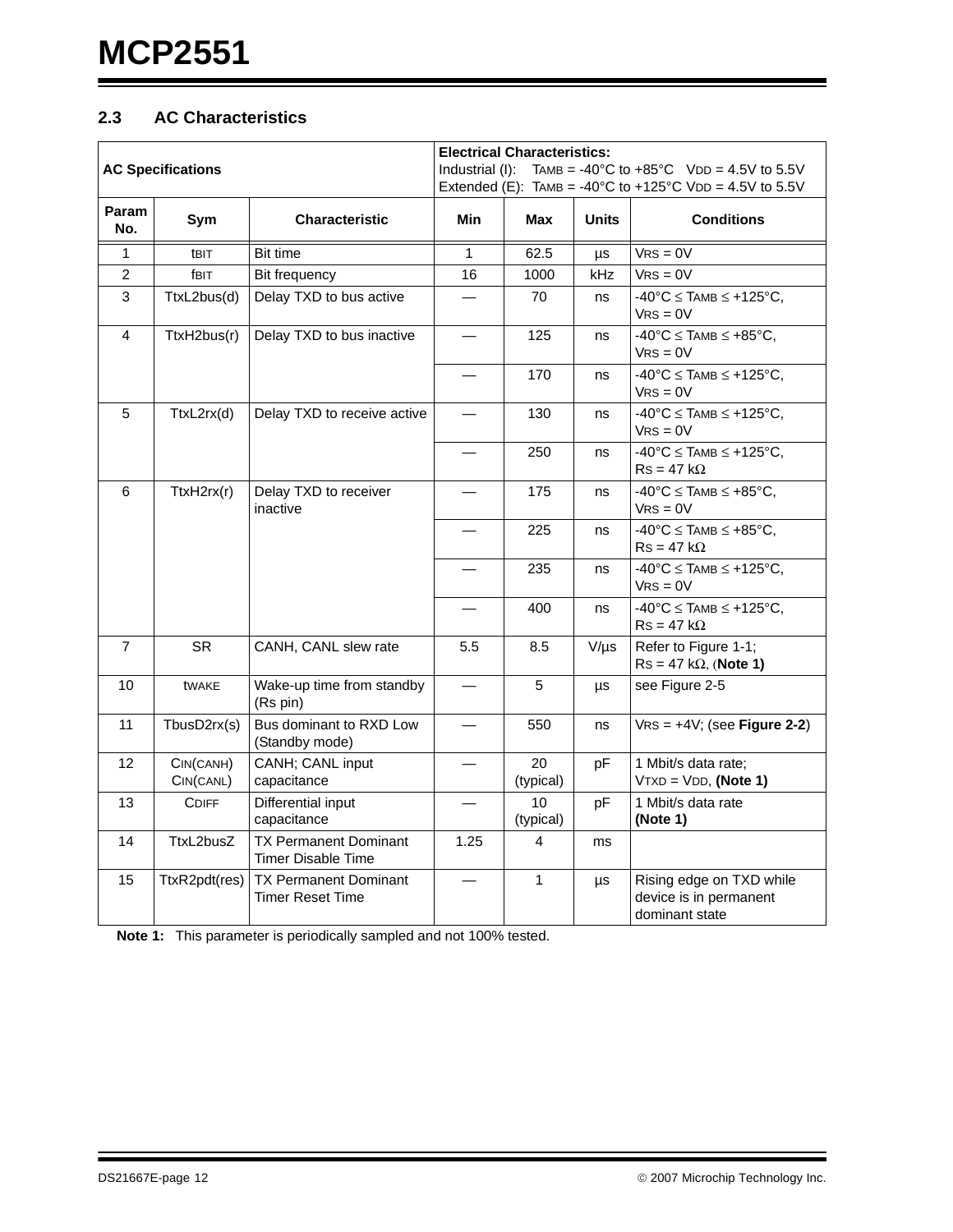## **2.4 Timing Diagrams and Specifications**





<span id="page-12-0"></span>



<span id="page-12-1"></span>**FIGURE 2-2: TIMING DIAGRAM FOR BUS DOMINANT TO RXD LOW (STANDBY MODE)**

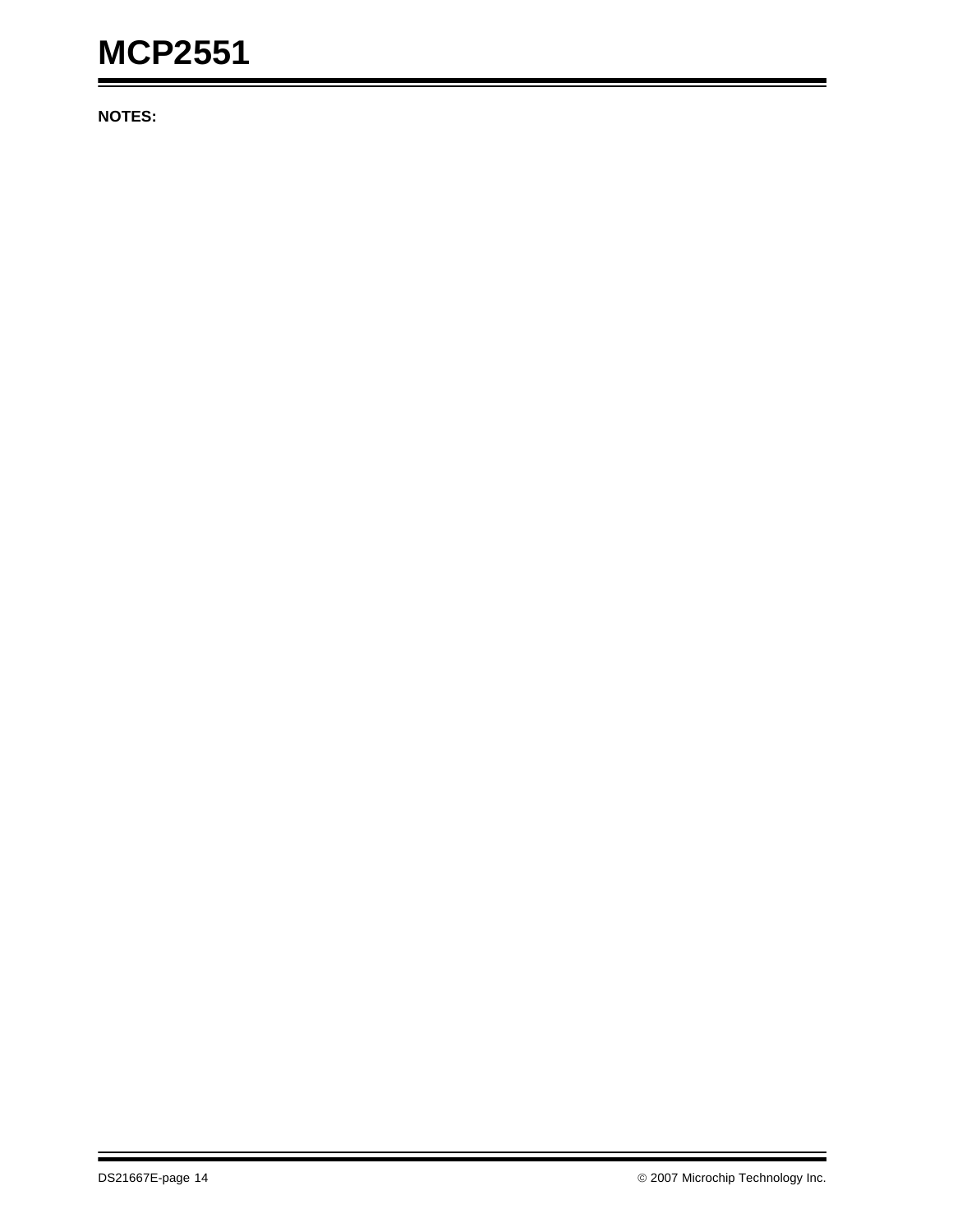## **3.0 PACKAGING INFORMATION**

## **3.1 Package Marking Information**



|       | Legend: XXX<br>YY<br><b>WW</b><br><b>NNN</b><br>(e3)<br>$\star$ | Customer-specific information<br>Year code (last digit of calendar year)<br>Year code (last 2 digits of calendar year)<br>Week code (week of January 1 is week '01')<br>Alphanumeric traceability code<br>Pb-free JEDEC designator for Matte Tin (Sn)<br>This package is Pb-free. The Pb-free JEDEC designator $(\ee3)$<br>can be found on the outer packaging for this package. |
|-------|-----------------------------------------------------------------|----------------------------------------------------------------------------------------------------------------------------------------------------------------------------------------------------------------------------------------------------------------------------------------------------------------------------------------------------------------------------------|
| Note: |                                                                 | In the event the full Microchip part number cannot be marked on one line, it will<br>be carried over to the next line, thus limiting the number of available<br>characters for customer-specific information.                                                                                                                                                                    |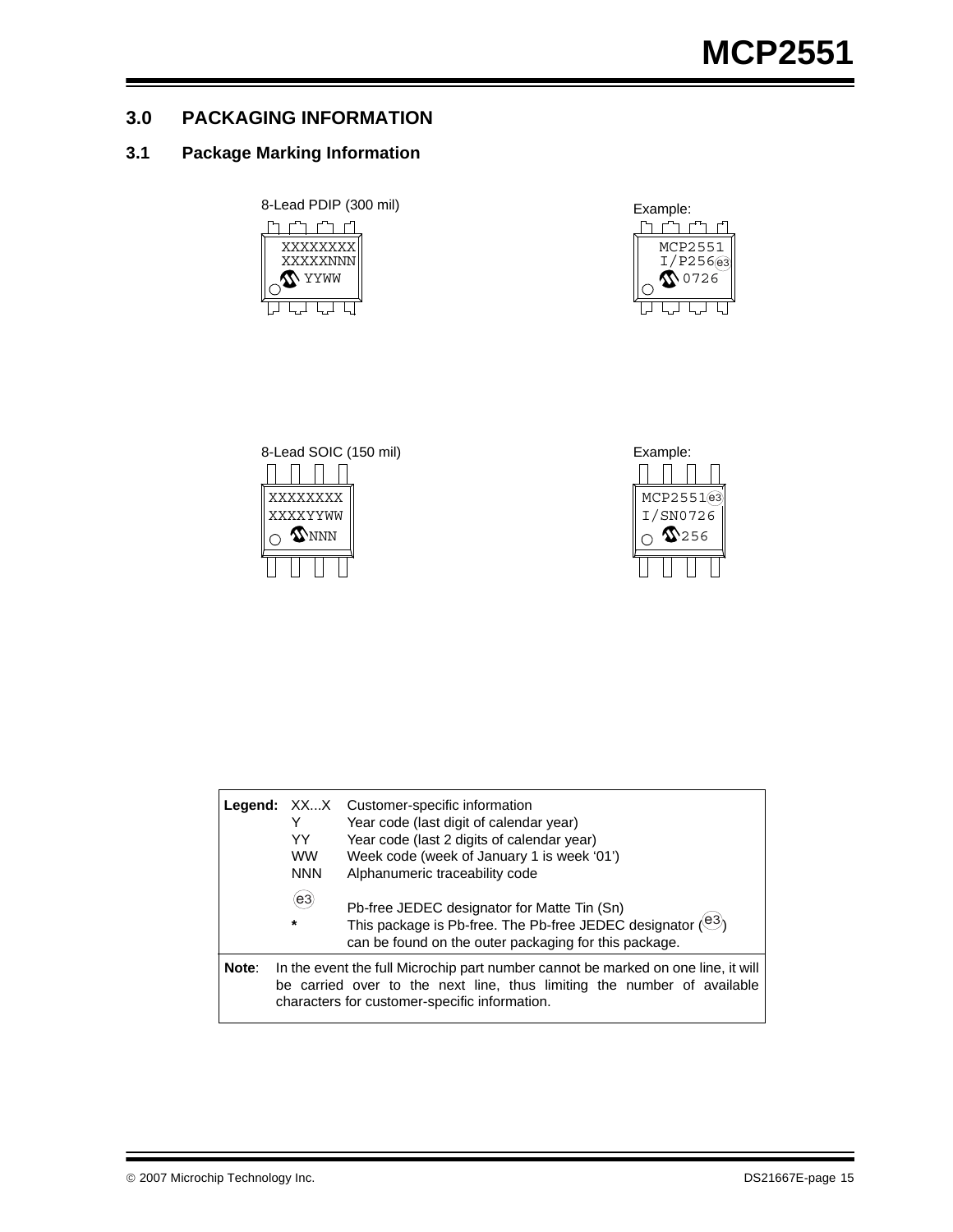## **8-Lead Plastic Dual In-Line (P) – 300 mil Body [PDIP]**

**Note:** For the most current package drawings, please see the Microchip Packaging Specification located at http://www.microchip.com/packaging



|                                 | <b>INCHES</b>           |      |            |            |  |  |  |
|---------------------------------|-------------------------|------|------------|------------|--|--|--|
|                                 | <b>Dimension Limits</b> |      | <b>NOM</b> | <b>MAX</b> |  |  |  |
| Number of Pins                  | N                       |      | 8          |            |  |  |  |
| Pitch                           | e                       |      | .100 BSC   |            |  |  |  |
| Top to Seating Plane            | A                       |      |            | .210       |  |  |  |
| <b>Molded Package Thickness</b> | A2                      | .115 | .130       | .195       |  |  |  |
| Base to Seating Plane           | A1                      | .015 |            |            |  |  |  |
| Shoulder to Shoulder Width      | E                       | .290 | .310       | .325       |  |  |  |
| Molded Package Width            | E <sub>1</sub>          | .240 | .250       | .280       |  |  |  |
| Overall Length                  | D                       | .348 | .365       | .400       |  |  |  |
| Tip to Seating Plane            |                         | .115 | .130       | .150       |  |  |  |
| <b>Lead Thickness</b>           | C                       | .008 | .010       | .015       |  |  |  |
| <b>Upper Lead Width</b>         | b1                      | .040 | .060       | .070       |  |  |  |
| Lower Lead Width                | b                       | .014 | .018       | .022       |  |  |  |
| Overall Row Spacing §           | eВ                      |      |            | .430       |  |  |  |

#### **Notes:**

1. Pin 1 visual index feature may vary, but must be located with the hatched area.

2. § Significant Characteristic.

3. Dimensions D and E1 do not include mold flash or protrusions. Mold flash or protrusions shall not exceed .010" per side.

4. Dimensioning and tolerancing per ASME Y14.5M.

BSC: Basic Dimension. Theoretically exact value shown without tolerances.

Microchip Technology Drawing C04-018B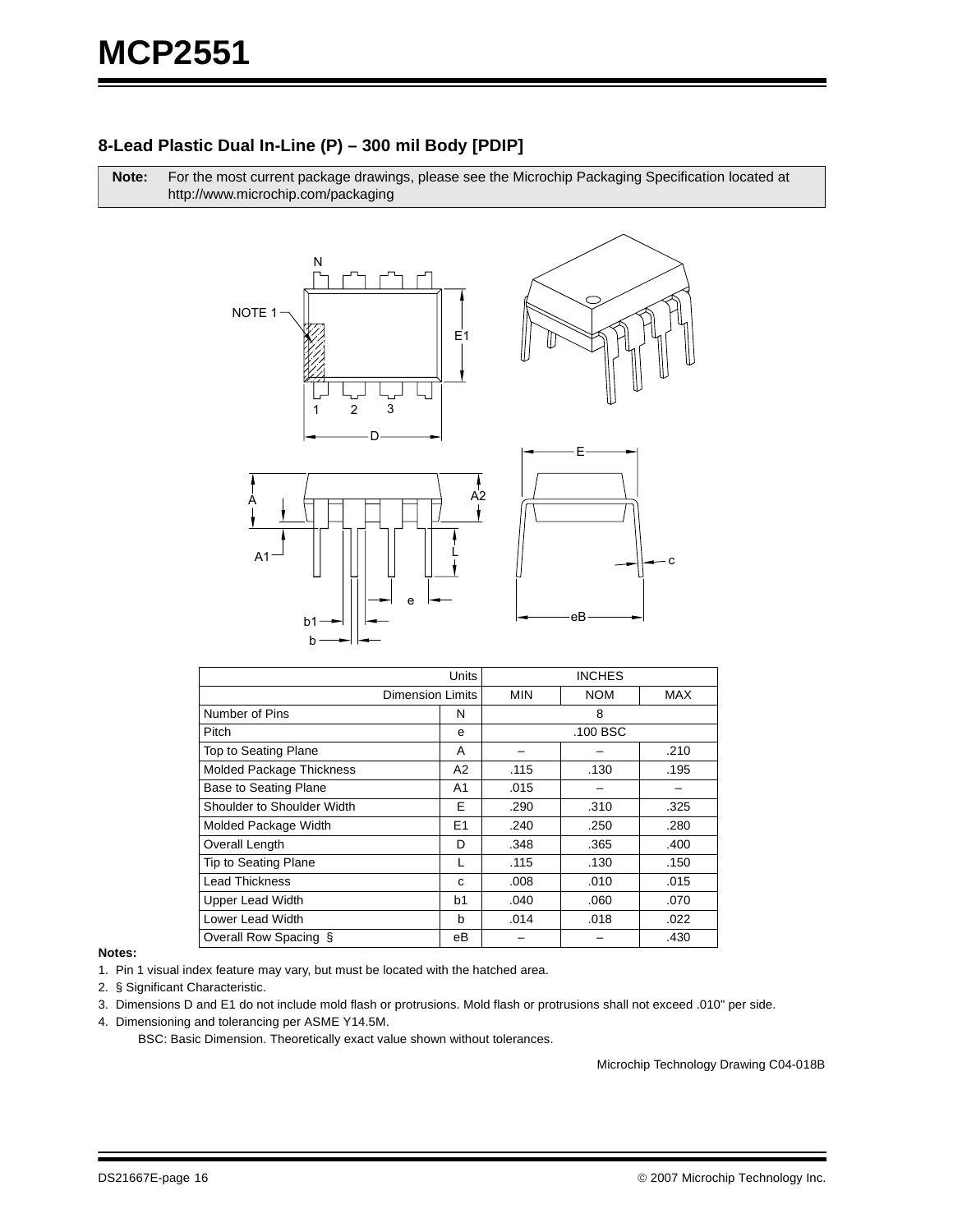## **8-Lead Plastic Small Outline (SN) – Narrow, 3.90 mm Body [SOIC]**

**Note:** For the most current package drawings, please see the Microchip Packaging Specification located at http://www.microchip.com/packaging



|                          | Units    |                            |            | <b>MILLMETERS</b> |  |
|--------------------------|----------|----------------------------|------------|-------------------|--|
| <b>Dimension Limits</b>  |          | <b>MIN</b>                 | <b>NOM</b> | <b>MAX</b>        |  |
| Number of Pins           | N        |                            | 8          |                   |  |
| Pitch                    | e        |                            | 1.27 BSC   |                   |  |
| Overall Height           | A        |                            |            | 1.75              |  |
| Molded Package Thickness | A2       | 1.25                       |            |                   |  |
| Standoff §               | A1       | 0.10                       |            | 0.25              |  |
| Overall Width            | E        | 6.00 BSC                   |            |                   |  |
| Molded Package Width     | E1       | 3.90 BSC                   |            |                   |  |
| Overall Length           | D        | 4.90 BSC                   |            |                   |  |
| Chamfer (optional)       | h        | 0.25<br>0.50               |            |                   |  |
| Foot Length              | L        | 0.40<br>1.27               |            |                   |  |
| Footprint                | L1       | 1.04 REF                   |            |                   |  |
| Foot Angle               | φ        | $8^{\circ}$<br>$0^{\circ}$ |            |                   |  |
| <b>Lead Thickness</b>    | C        | 0.17<br>0.25               |            |                   |  |
| <b>Lead Width</b>        | b        | 0.31<br>0.51               |            |                   |  |
| Mold Draft Angle Top     | $\alpha$ | $5^{\circ}$                |            | $15^{\circ}$      |  |
| Mold Draft Angle Bottom  | β        | $5^{\circ}$                |            | $15^{\circ}$      |  |

#### **Notes:**

1. Pin 1 visual index feature may vary, but must be located within the hatched area.

2. § Significant Characteristic.

3. Dimensions D and E1 do not include mold flash or protrusions. Mold flash or protrusions shall not exceed 0.15 mm per side.

4. Dimensioning and tolerancing per ASME Y14.5M.

BSC: Basic Dimension. Theoretically exact value shown without tolerances.

REF: Reference Dimension, usually without tolerance, for information purposes only.

Microchip Technology Drawing C04-057B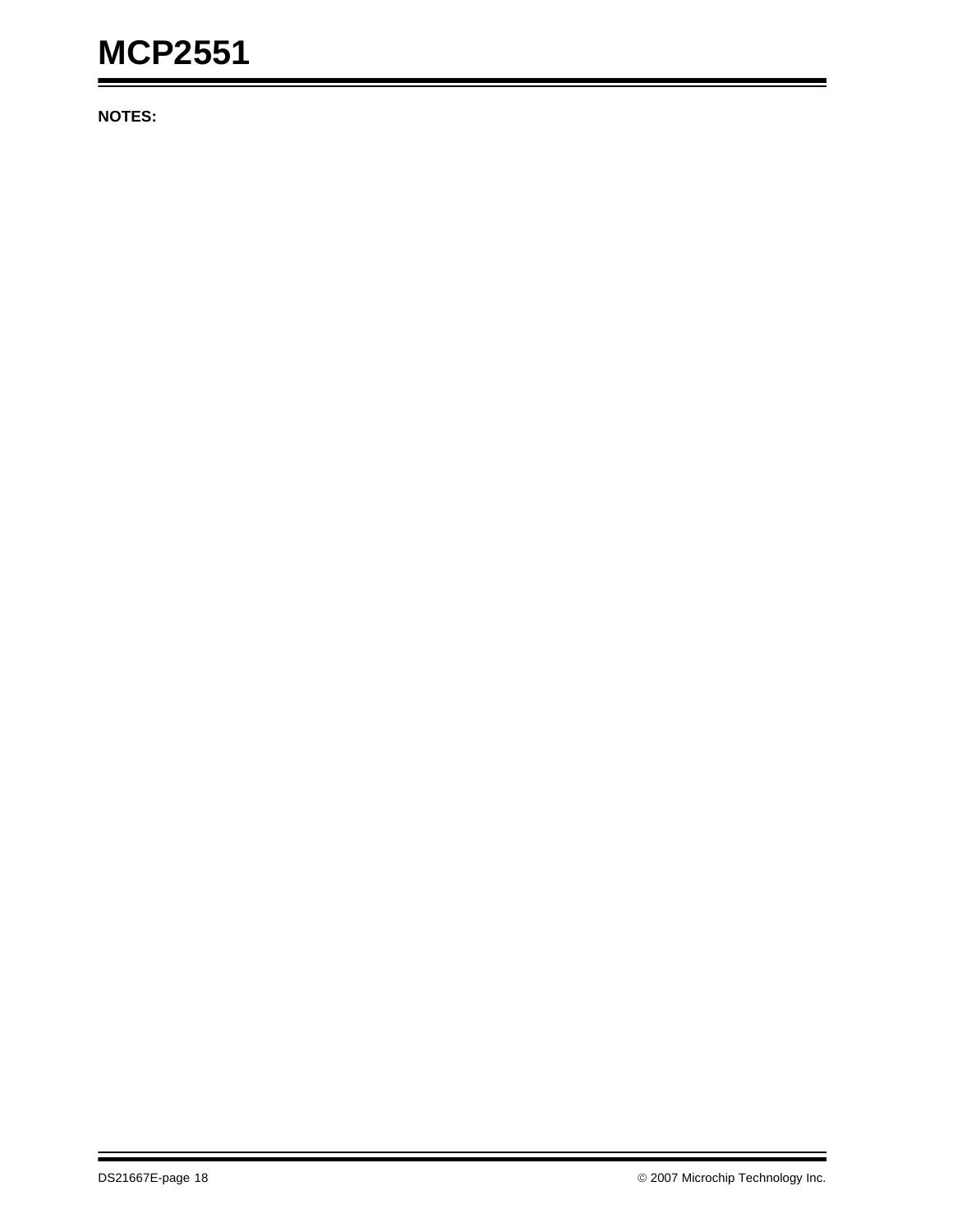## **PRODUCT IDENTIFICATION SYSTEM**

To order or obtain information, e.g., on pricing or delivery, refer to the factory or the listed sales office.

| PART NO.              | /XX                                                                                                     |    | Examples:                     |                                                            |
|-----------------------|---------------------------------------------------------------------------------------------------------|----|-------------------------------|------------------------------------------------------------|
| <b>Device</b>         | Package<br><b>Temperature</b>                                                                           | a) | MCP2551-I/P:                  | Industrial temperature,<br>PDIP package.                   |
| Range                 |                                                                                                         | b) | MCP2551-E/P:                  | Extended temperature,<br>PDIP package.                     |
| Device:               | MCP2551= High-Speed CAN Transceiver                                                                     | c) | MCP2551-I/SN:                 | Industrial temperature,<br>SOIC package.                   |
| Temperature<br>Range: | $-40^{\circ}$ C to $+85^{\circ}$ C<br>$=$<br>$F -$<br>$-40^{\circ}$ C to $+125^{\circ}$ C<br>$=$        | d) | MCP2551T-I/SN:                | Tape and Reel,<br>Industrial Temperature,<br>SOIC package. |
|                       |                                                                                                         | e) | MCP2551T-E/SN: Tape and Reel, |                                                            |
| Package:              | P<br>Plastic DIP (300 mil Body) 8-lead<br>$=$<br><b>SN</b><br>Plastic SOIC (150 mil Body) 8-lead<br>$=$ |    |                               | Extended Temperature,<br>SOIC package.                     |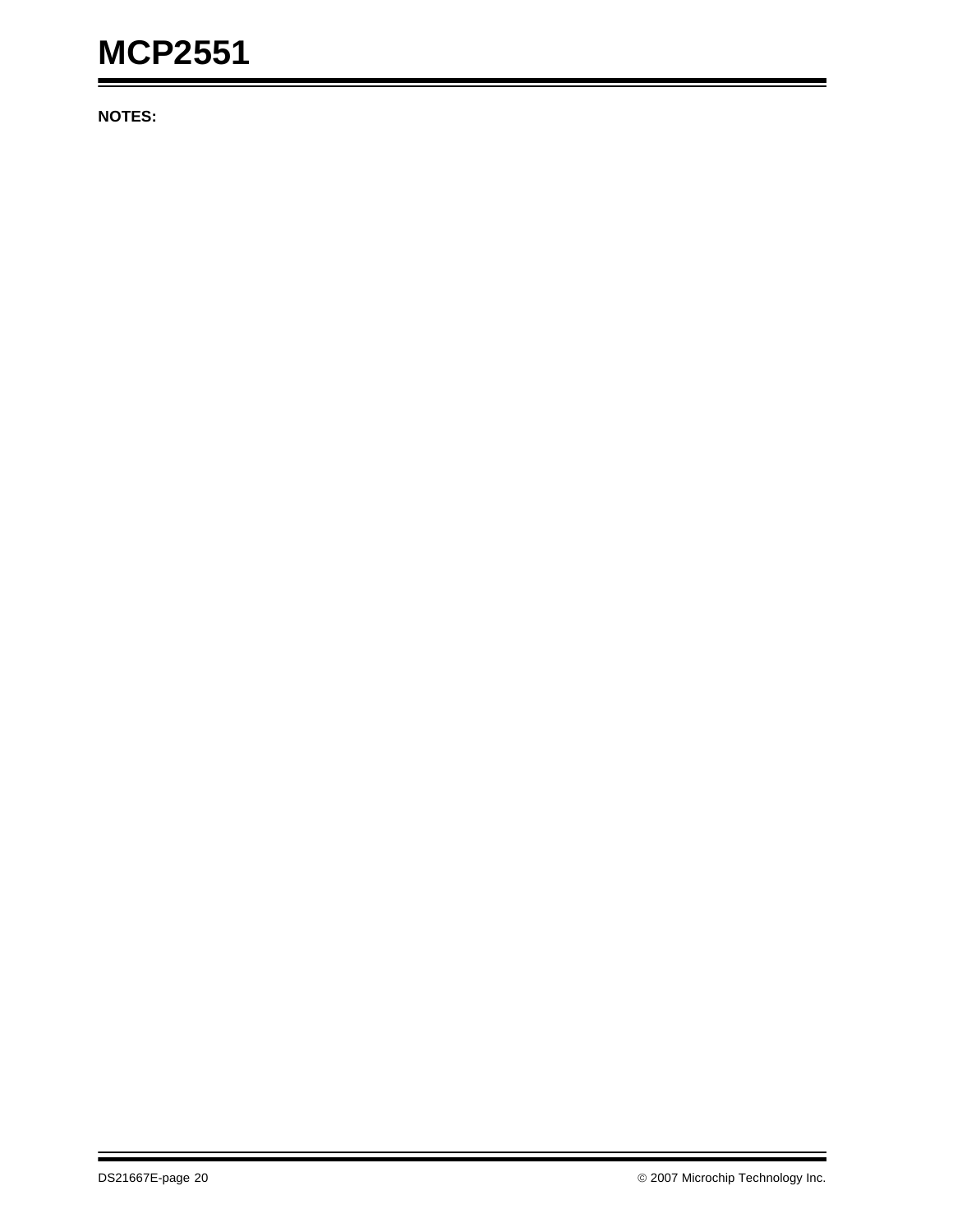## **APPENDIX A: REVISION HISTORY**

#### **Revision E (January 2007)**

This revision includes updates to the packaging diagrams.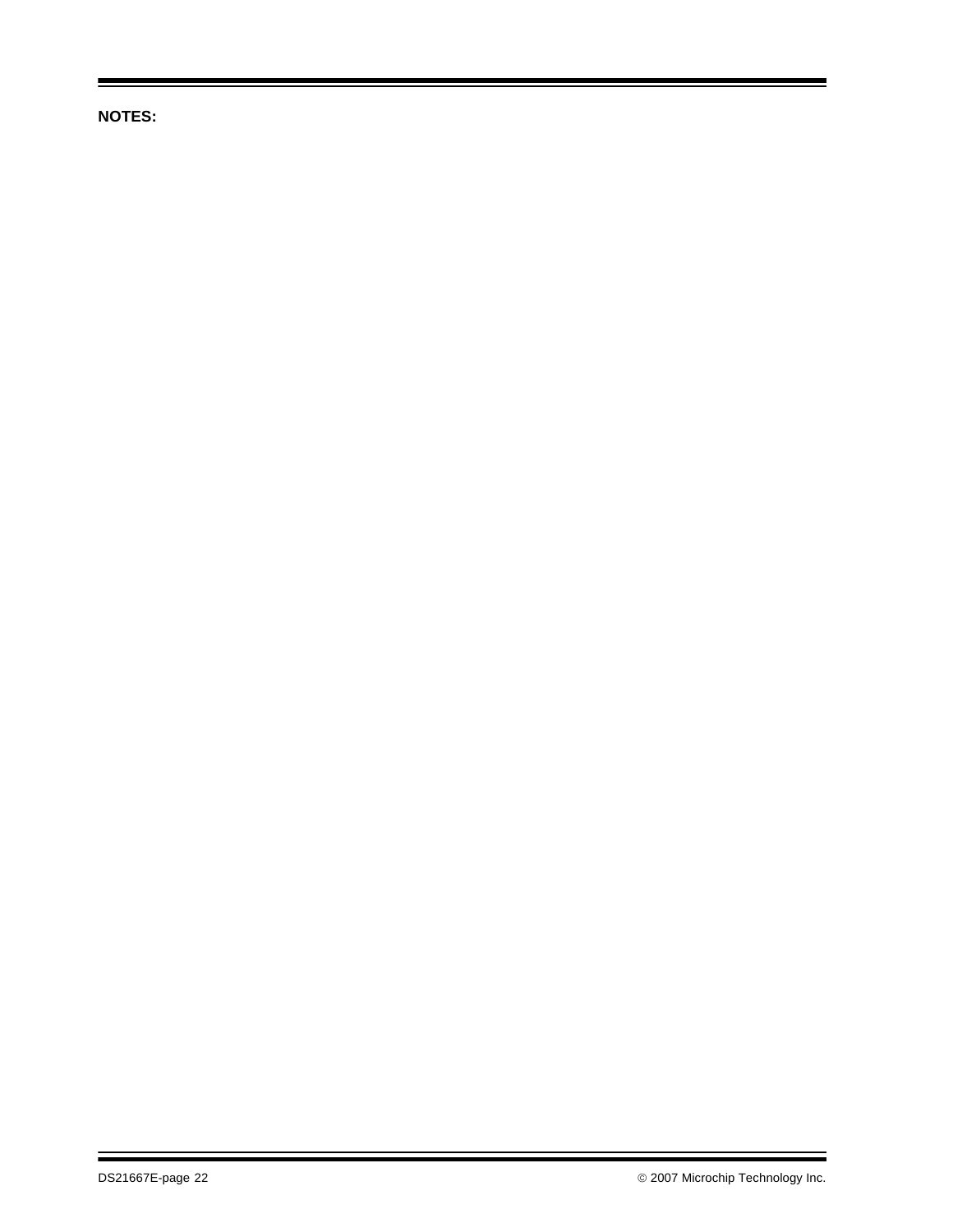#### **Note the following details of the code protection feature on Microchip devices:**

- Microchip products meet the specification contained in their particular Microchip Data Sheet.
- Microchip believes that its family of products is one of the most secure families of its kind on the market today, when used in the intended manner and under normal conditions.
- There are dishonest and possibly illegal methods used to breach the code protection feature. All of these methods, to our knowledge, require using the Microchip products in a manner outside the operating specifications contained in Microchip's Data Sheets. Most likely, the person doing so is engaged in theft of intellectual property.
- Microchip is willing to work with the customer who is concerned about the integrity of their code.
- Neither Microchip nor any other semiconductor manufacturer can guarantee the security of their code. Code protection does not mean that we are guaranteeing the product as "unbreakable."

Code protection is constantly evolving. We at Microchip are committed to continuously improving the code protection features of our products. Attempts to break Microchip's code protection feature may be a violation of the Digital Millennium Copyright Act. If such acts allow unauthorized access to your software or other copyrighted work, you may have a right to sue for relief under that Act.

Information contained in this publication regarding device applications and the like is provided only for your convenience and may be superseded by updates. It is your responsibility to ensure that your application meets with your specifications. MICROCHIP MAKES NO REPRESENTATIONS OR WARRANTIES OF ANY KIND WHETHER EXPRESS OR IMPLIED, WRITTEN OR ORAL, STATUTORY OR OTHERWISE, RELATED TO THE INFORMATION, INCLUDING BUT NOT LIMITED TO ITS CONDITION, QUALITY, PERFORMANCE, MERCHANTABILITY OR FITNESS FOR PURPOSE**.** Microchip disclaims all liability arising from this information and its use. Use of Microchip devices in life support and/or safety applications is entirely at the buyer's risk, and the buyer agrees to defend, indemnify and hold harmless Microchip from any and all damages, claims, suits, or expenses resulting from such use. No licenses are conveyed, implicitly or otherwise, under any Microchip intellectual property rights.

# **OUALITY MANAGEMENT SYSTEM CERTIFIED BY DNV**  $=$  ISO/TS 16949:2002  $=$

#### **Trademarks**

The Microchip name and logo, the Microchip logo, Accuron, dsPIC, KEELOQ, microID, MPLAB, PIC, PICmicro, PICSTART, PRO MATE, PowerSmart, rfPIC, and SmartShunt are registered trademarks of Microchip Technology Incorporated in the U.S.A. and other countries.

AmpLab, FilterLab, Migratable Memory, MXDEV, MXLAB, SEEVAL, SmartSensor and The Embedded Control Solutions Company are registered trademarks of Microchip Technology Incorporated in the U.S.A.

Analog-for-the-Digital Age, Application Maestro, CodeGuard, dsPICDEM, dsPICDEM.net, dsPICworks, ECAN, ECONOMONITOR, FanSense, FlexROM, fuzzyLAB, In-Circuit Serial Programming, ICSP, ICEPIC, Linear Active Thermistor, Mindi, MiWi, MPASM, MPLIB, MPLINK, PICkit, PICDEM, PICDEM.net, PICLAB, PICtail, PowerCal, PowerInfo, PowerMate, PowerTool, REAL ICE, rfLAB, rfPICDEM, Select Mode, Smart Serial, SmartTel, Total Endurance, UNI/O, WiperLock and ZENA are trademarks of Microchip Technology Incorporated in the U.S.A. and other countries.

SQTP is a service mark of Microchip Technology Incorporated in the U.S.A.

All other trademarks mentioned herein are property of their respective companies.

© 2007, Microchip Technology Incorporated, Printed in the U.S.A., All Rights Reserved.



Printed on recycled paper.

*Microchip received ISO/TS-16949:2002 certification for its worldwide headquarters, design and wafer fabrication facilities in Chandler and Tempe, Arizona, Gresham, Oregon and Mountain View, California. The Company's quality system processes and procedures are for its PIC® MCUs and dsPIC DSCs, KEELOQ® code hopping devices, Serial EEPROMs, microperipherals, nonvolatile memory and analog products. In addition, Microchip's quality system for the design and manufacture of development systems is ISO 9001:2000 certified.*